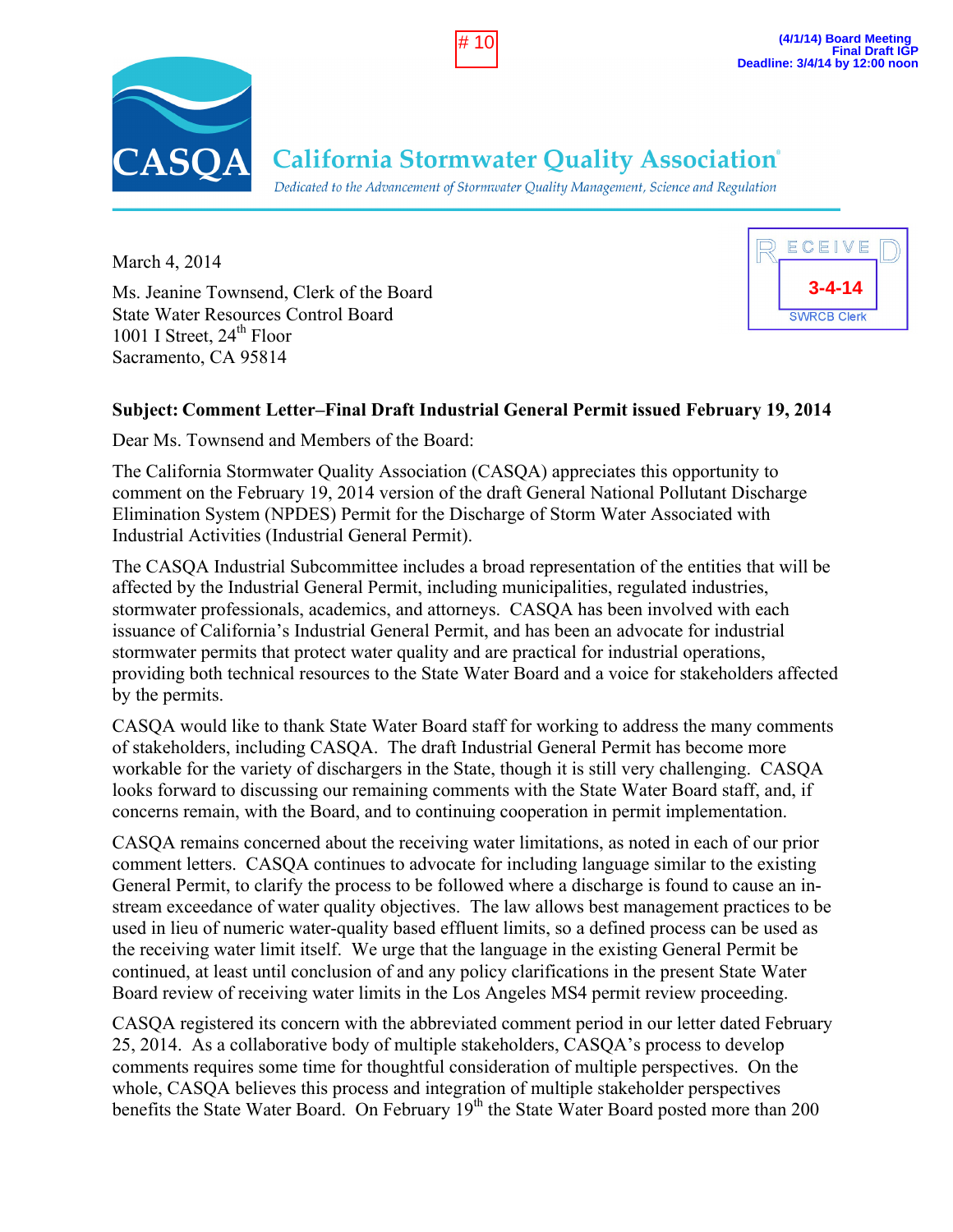pages of documents, some of them not redlined for review, and on February 24<sup>th</sup> the Response to Comments from the July 2013 draft was posted. The Response to Comments document was also more than 200 pages, providing rationale on draft permit changes and addressing comments from a variety of stakeholders. The abbreviated comment period (less than 10 business days) was inadequate for a thorough review process, especially for the extent of the changes, which CASQA found to be significant and on the whole represent substantive changes.

Given the short review period, the comments attached to this letter are focused on a few key issues. To the extent the comments are not superseded in this letter, CASQA requests that our previous comments on the Industrial General Permit submitted on April 29, 2011, October 22, 2012, and September 19, 2013 be incorporated by reference.

Thank you for the opportunity to provide comments. Please contact Geoff Brosseau, our Executive Director, at (650) 365-8620 if you have any questions or need additional information, or me at (805) 654-5051.

Very truly yours,

Gerhardt J. Herbner

Gerhardt Hubner, Chair California Stormwater Quality Association

Attachment 1. Detailed Comment Table

cc: Jonathan Bishop, State Water Board Diana Messina, State Water Board Greg Gearheart, State Water Board Leo Cosentini, State Water Board Laurel Warddrip, State Water Board CASQA Industrial Subcommittee, Executive Program Committee, Board of Directors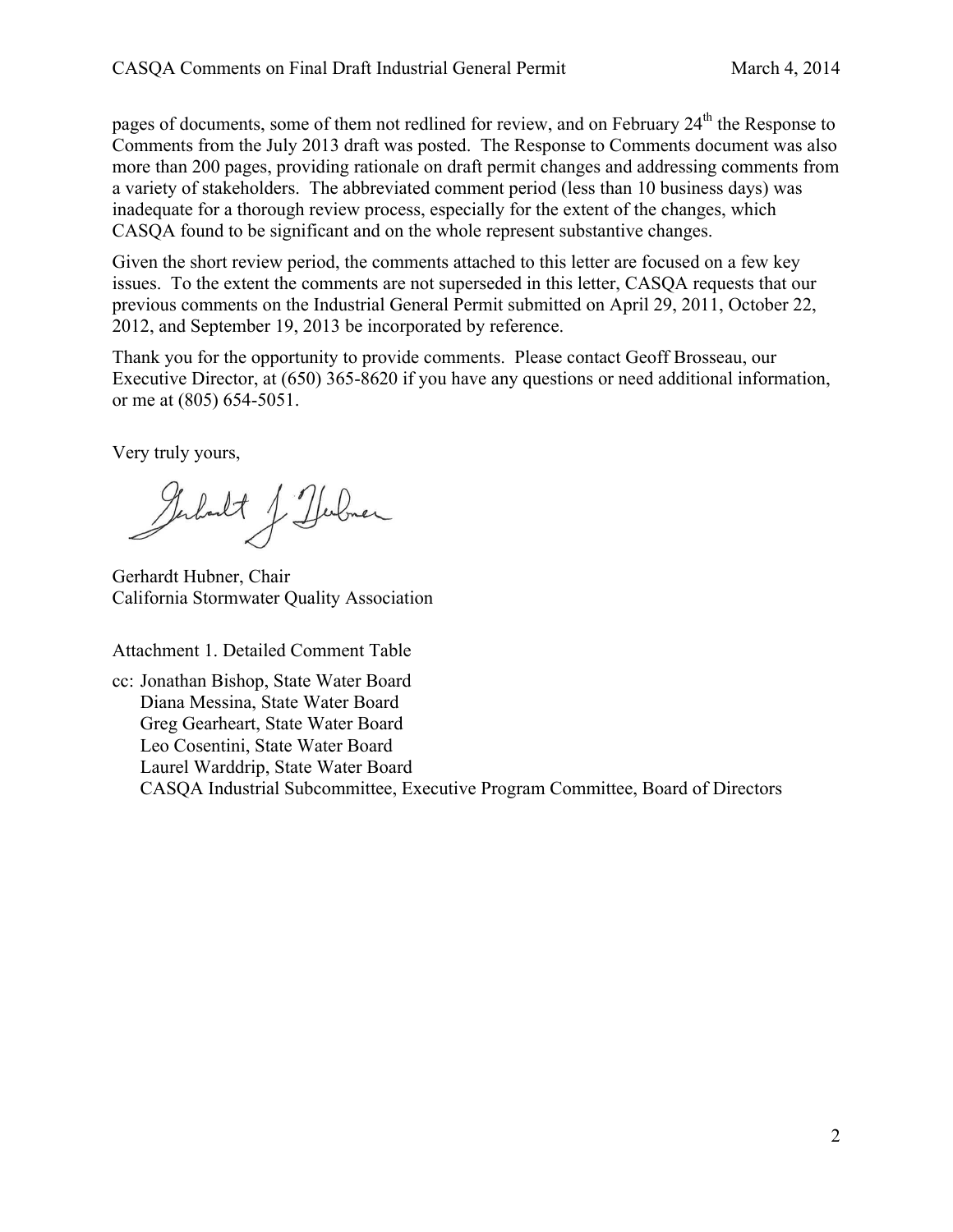#### CASQA Comments 1 Attachment 1. Detailed Comment Table, February 19, 2014 Draft Industrial General Permit

|      | No. | <b>Issue</b>                                           | <b>Location in Draft</b><br><b>Industrial</b><br><b>General Permit</b> | <b>Comment</b><br>Redlines are State Water Board Staff changes in the February 19, 2014<br><b>Yellow Highlighted</b> Text are CASQA Recommended Changes                                                                                                                                                                                                                                                                                        |
|------|-----|--------------------------------------------------------|------------------------------------------------------------------------|------------------------------------------------------------------------------------------------------------------------------------------------------------------------------------------------------------------------------------------------------------------------------------------------------------------------------------------------------------------------------------------------------------------------------------------------|
|      | 1.  | Receiving<br>Water<br><b>Limitations</b><br>Compliance | I.E.37<br>(pg.6)                                                       | The language in Section I.E.37 should be consistent with and reference Section XX.B. Section XX.B allows<br>the facility to evaluate its BMPs through a facility evaluation and SWPPP assessment, therefore this should<br>be reflected in Section I.E.37. As such, the language should be changed as noted below.                                                                                                                             |
|      |     |                                                        |                                                                        | Recommended change shown in highlighted text:                                                                                                                                                                                                                                                                                                                                                                                                  |
|      |     |                                                        |                                                                        | If any Discharger's storm water discharge causes or contributes to an exceedance of a water quality<br>standard, that Discharger must comply with the mechanism in Section XX.B. implement additional BMPs of<br>recovering the course in order to attain compliance with the receiving water limitation.                                                                                                                                      |
| 10.2 | 2.  | <b>SWPPP</b><br>Implementation<br>and Revisions        | X.B.3<br>(pg. 25)                                                      | In response to several comments regarding the need for improved clarity regarding the timing of SWPPP<br>revisions and significant changes, new language has been inserted into the permit that further confuses the<br>issue.                                                                                                                                                                                                                 |
|      |     |                                                        |                                                                        | CASQA's goal is to help ensure that the SWPPP remains a dynamic tool to protect water quality at<br>industrial facilities first and foremost and to fulfill the needs for public access to the SWPPP. To that end<br>CASQA recommends that Discharger update their SWPPPs as needed and as directed by the Regional<br>Water Board and that the Industrial General Permit establish a regular schedule to upload SWPPP updates<br>into SMARTS. |
|      |     |                                                        |                                                                        | The changes proposed in February 19 <sup>th</sup> draft represent a significant and substantive change since the July<br>19 <sup>th</sup> draft because it imposes an additional requirement to upload non-significant changes to SMARTS.<br>Whereas the previous draft appeared to limit the number of uploads to SMARTS to four times during the<br>reporting year. This draft increases the potential number of uploads significantly.      |
|      |     |                                                        |                                                                        | CASQA recommends striking item X.B.3 unless a complete revision of the section could be made to limit<br>the number of uploads to SMARTS to no more than four times during the reporting year, if needed.                                                                                                                                                                                                                                      |
|      |     |                                                        |                                                                        | Option 1-- strike new requirements regarding non-significant revisions, preferably limiting submissions to<br>quarterly for significant revisions, unless otherwise directed by the RWOCB:                                                                                                                                                                                                                                                     |
|      |     |                                                        |                                                                        | 1. Revise their on-site SWPPP whenever necessary;                                                                                                                                                                                                                                                                                                                                                                                              |
|      |     |                                                        |                                                                        | 2. Certify and submit via SMARTS their SWPPP within 30 days after making any significant revisions to                                                                                                                                                                                                                                                                                                                                          |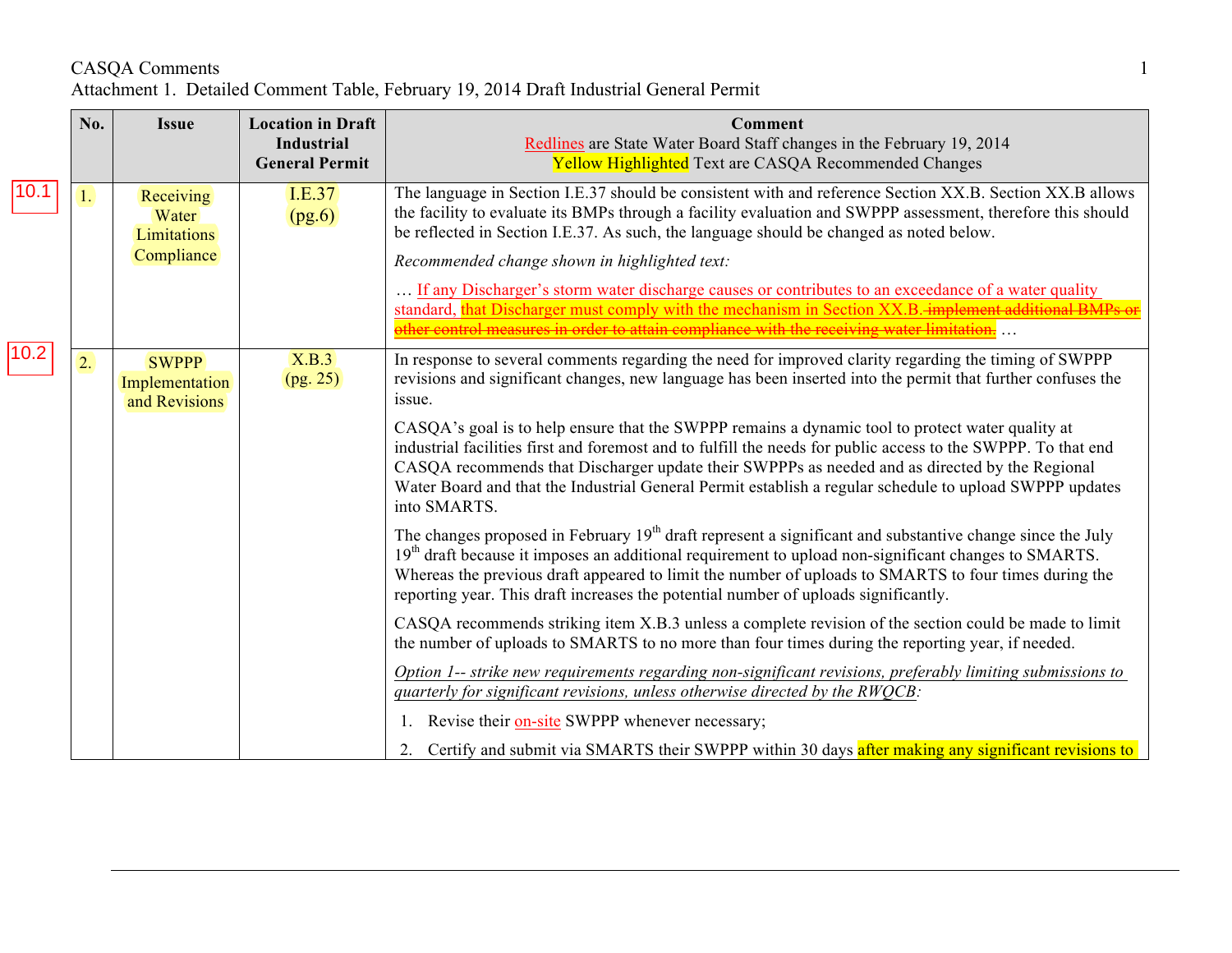# CASQA Comments 2 Attachment 1. Detailed Comment Table, February 19, 2014 Draft Industrial General Permit

<u>.</u>

|      | No. | <b>Issue</b>                                                      | <b>Location in Draft</b><br><b>Industrial</b><br><b>General Permit</b> | <b>Comment</b><br>Redlines are State Water Board Staff changes in the February 19, 2014<br><b>Yellow Highlighted</b> Text are CASQA Recommended Changes                                                                                                                                                                                                                                                                                                                                                                                                                                                                                                                                                                                                                                                                                                                                                                              |
|------|-----|-------------------------------------------------------------------|------------------------------------------------------------------------|--------------------------------------------------------------------------------------------------------------------------------------------------------------------------------------------------------------------------------------------------------------------------------------------------------------------------------------------------------------------------------------------------------------------------------------------------------------------------------------------------------------------------------------------------------------------------------------------------------------------------------------------------------------------------------------------------------------------------------------------------------------------------------------------------------------------------------------------------------------------------------------------------------------------------------------|
|      |     |                                                                   |                                                                        | the SWPPP provided that such submissions need not be made more often that quarterly unless directed<br>under a schedule directed by the Regional Water Board <sup>1</sup> . whenever the SWPPP contains significant-<br>revisions(s); and                                                                                                                                                                                                                                                                                                                                                                                                                                                                                                                                                                                                                                                                                            |
|      |     |                                                                   |                                                                        | be With the exception of significant revisions, the Discharger is not required to certify<br>via SMARTS their SWPPP revisions more than once every three (3) months in the reporting year.                                                                                                                                                                                                                                                                                                                                                                                                                                                                                                                                                                                                                                                                                                                                           |
|      |     |                                                                   |                                                                        | Option 2 -- revise section to require quarterly submissions when SWPPPs have been revised:                                                                                                                                                                                                                                                                                                                                                                                                                                                                                                                                                                                                                                                                                                                                                                                                                                           |
|      |     |                                                                   |                                                                        | Revise and certify their on-site SWPPP whenever necessary;                                                                                                                                                                                                                                                                                                                                                                                                                                                                                                                                                                                                                                                                                                                                                                                                                                                                           |
| 10.3 |     |                                                                   |                                                                        | Certify and submit via SMARTS quarterly any changes made to the SWPPP in the preceding 90 days.<br>2.<br>their SWPPP within 30 days whenever the SWPPP contains significant revision(s); and,                                                                                                                                                                                                                                                                                                                                                                                                                                                                                                                                                                                                                                                                                                                                        |
|      |     |                                                                   |                                                                        | Certify and submit via SMARTS any SWPPP changes directed by the Regional Water Board per the<br>$\overline{3}$<br>time schedule required by the Regional Water Board.                                                                                                                                                                                                                                                                                                                                                                                                                                                                                                                                                                                                                                                                                                                                                                |
|      |     |                                                                   |                                                                        | Not be With the exception of significant revisions, the Discharger is not required to certify and submit<br>via SMARTS their SWPPP revisions more than once every three (3) months in the reporting year.                                                                                                                                                                                                                                                                                                                                                                                                                                                                                                                                                                                                                                                                                                                            |
|      | 3.  | Design Storm<br>Standards for<br>Treatment<br><b>Control BMPs</b> | X.H.6<br>(pg. 37)                                                      | Given the broad definition of Treatment Control BMPs, many simple and effective BMPs employed by a<br>discharger in satisfying the minimum BMP section may be considered treatment control. For instance, most<br>sediment and erosion controls would be considered "mechanical, chemical, biologic, or any other treatment<br>technology". By way of example erosion control for disturbed slopes would include track walking<br>(mechanical), a bonded fiber matrix that includes a polymer (chemical), seeds and vegetation (biologic), and<br>fiber rolls along the slope and at the base of the slope (mechanical). CASQA does not believe that the State<br>Water Board's intent is to apply the design storm criteria to practices that may be part of the minimum BMP<br>suite. Therefore CASQA recommends the following clarification to specify the design storm standard<br>applies to Advanced BMPs and sediment basins. |
|      |     |                                                                   |                                                                        | Recommended change shown in highlighted text:                                                                                                                                                                                                                                                                                                                                                                                                                                                                                                                                                                                                                                                                                                                                                                                                                                                                                        |
|      |     |                                                                   |                                                                        | All new treatment control BMPs employed by the Discharger to comply with Section X.H.2 Advanced<br>BMPs and new sediment basins installed after the effective date of this order shall be designed to comply                                                                                                                                                                                                                                                                                                                                                                                                                                                                                                                                                                                                                                                                                                                         |

<sup>&</sup>lt;sup>1</sup> "Quarterly" means that two revisions need not be submitted within the same calendar quarter. If a significant SWPPP revision was made and submitted to SMARTS within the same calendar quarter, the next significant revision may be filed the later of the 10th day of the next calendar quarter, or 30 days after the revision is made.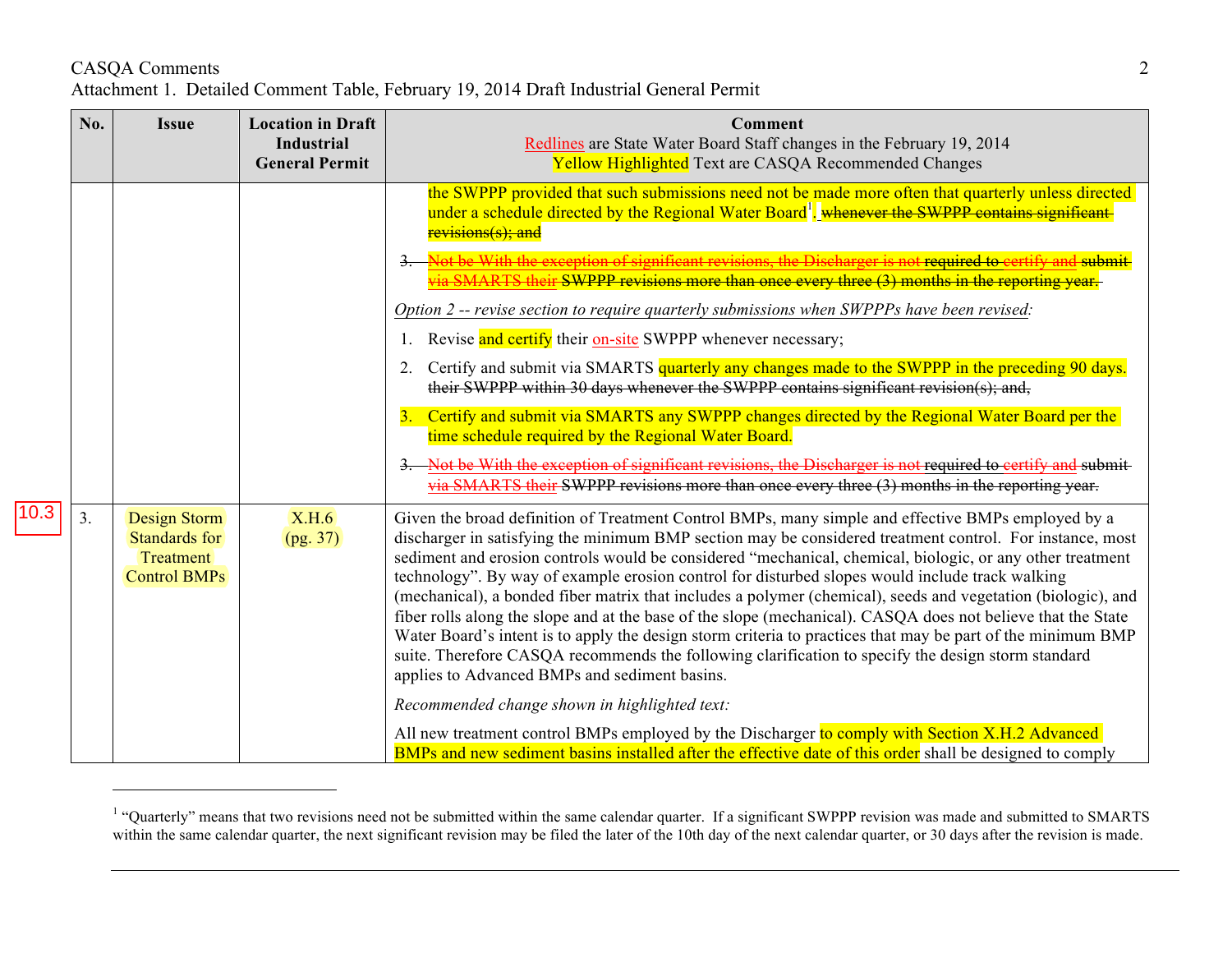## CASQA Comments 3 Attachment 1. Detailed Comment Table, February 19, 2014 Draft Industrial General Permit

|      | No. | <b>Issue</b>                                                         | <b>Location in Draft</b><br><b>Industrial</b><br><b>General Permit</b> | <b>Comment</b><br>Redlines are State Water Board Staff changes in the February 19, 2014<br><b>Yellow Highlighted</b> Text are CASQA Recommended Changes                                                                                                                                                                                                                                                                                                                                                                                                                                                                                                                                                                                                                                                   |
|------|-----|----------------------------------------------------------------------|------------------------------------------------------------------------|-----------------------------------------------------------------------------------------------------------------------------------------------------------------------------------------------------------------------------------------------------------------------------------------------------------------------------------------------------------------------------------------------------------------------------------------------------------------------------------------------------------------------------------------------------------------------------------------------------------------------------------------------------------------------------------------------------------------------------------------------------------------------------------------------------------|
|      |     |                                                                      |                                                                        | with the design storm standards in the Section, except as provided in an Industrial Activity BMP<br>Demonstration (Section XII.D.2.a).                                                                                                                                                                                                                                                                                                                                                                                                                                                                                                                                                                                                                                                                    |
| 10.4 | 4.  | <b>Sampling</b><br><b>Event Visual</b><br>Observations<br>for Bypass | XI.A.2.b<br>(pg. 39)                                                   | The new requirement in this section is unclear and combines statements about sampling and visual<br>observation requirements in the visual observation section of the permit.<br>Sampling event observations are required at discharge locations under paragraph XI.A.2. Therefore,<br>CASQA does not believe that this newly inserted statement in XI.A.2.b is needed. Observations at the<br>discharge location would be of the combined bypass and treated flow leaving the site. In circumstances<br>where the bypass and treated flow went to different discharge locations, the permit requires all discharge<br>locations be observed; therefore this is an unnecessary and confusing statement.<br>CASQA recommends the entire new item be removed, however if it maintained CASQA recommends the |
|      |     |                                                                      |                                                                        | following edits shown in highlighted text to clarify the intent.<br>b. The Discharger shall ensure that visual observations and sampling of storm water discharges from<br>volume-based or flow-based treatment BMPs include observation of and any bypass that is <b>ecurring</b><br>at the same time the observations are conducted at the same time.                                                                                                                                                                                                                                                                                                                                                                                                                                                   |
| 10.5 | 5.  | <b>Hardness</b><br>references for<br><b>NALs</b>                     | Table 2<br>(pg. 45)                                                    | Remove references to hardness from Table 2. The origin of the Numeric Action Levels (NALs) is clearly<br>identified in other sections of the permit. The inclusion of hardness references in this table implies that the<br>Discharger is expected consider hardness when assessing NALs.<br>Delete the following table notes and the $(H)$ from the parameters listed in column 1:<br>(H) Hardness dependent                                                                                                                                                                                                                                                                                                                                                                                             |
|      |     |                                                                      |                                                                        | ** The NAL is the highest value used by U.S. EPA based on their hardness table in the 2008 MS<br>Zinc, Total $(H)$<br>Copper, Total <b>(H)</b><br>Lead, Total <b>(H)</b>                                                                                                                                                                                                                                                                                                                                                                                                                                                                                                                                                                                                                                  |
|      |     |                                                                      |                                                                        | Cadmium, Total (H)<br>Nickel, Total <b>(H)</b><br>Silver, Total <b>(H)</b>                                                                                                                                                                                                                                                                                                                                                                                                                                                                                                                                                                                                                                                                                                                                |
| 10.6 | 6.  | <b>Update of ERA</b><br>Level 2 Action<br>Plans                      | XII.D.3.c<br>(pg. 56)                                                  | CASQA recommends the following language changes to limit the update of the ERA Level 2 Technical<br>Report to changes in conditions at the facility that would warrant reconsideration of actions being<br>undertaken by a facility. Once a Discharger has satisfactorily demonstrated a natural background pollutant<br>source, a non-industrial pollutant source, or Industrial Activity BMPs have been achieved, is it unnecessary<br>to revise the Technical Report for the same exceedance in the same drainage area. This appears to put a<br>Discharger into an endless loop, especially in the cases of the non-industrial or natural background sources.                                                                                                                                         |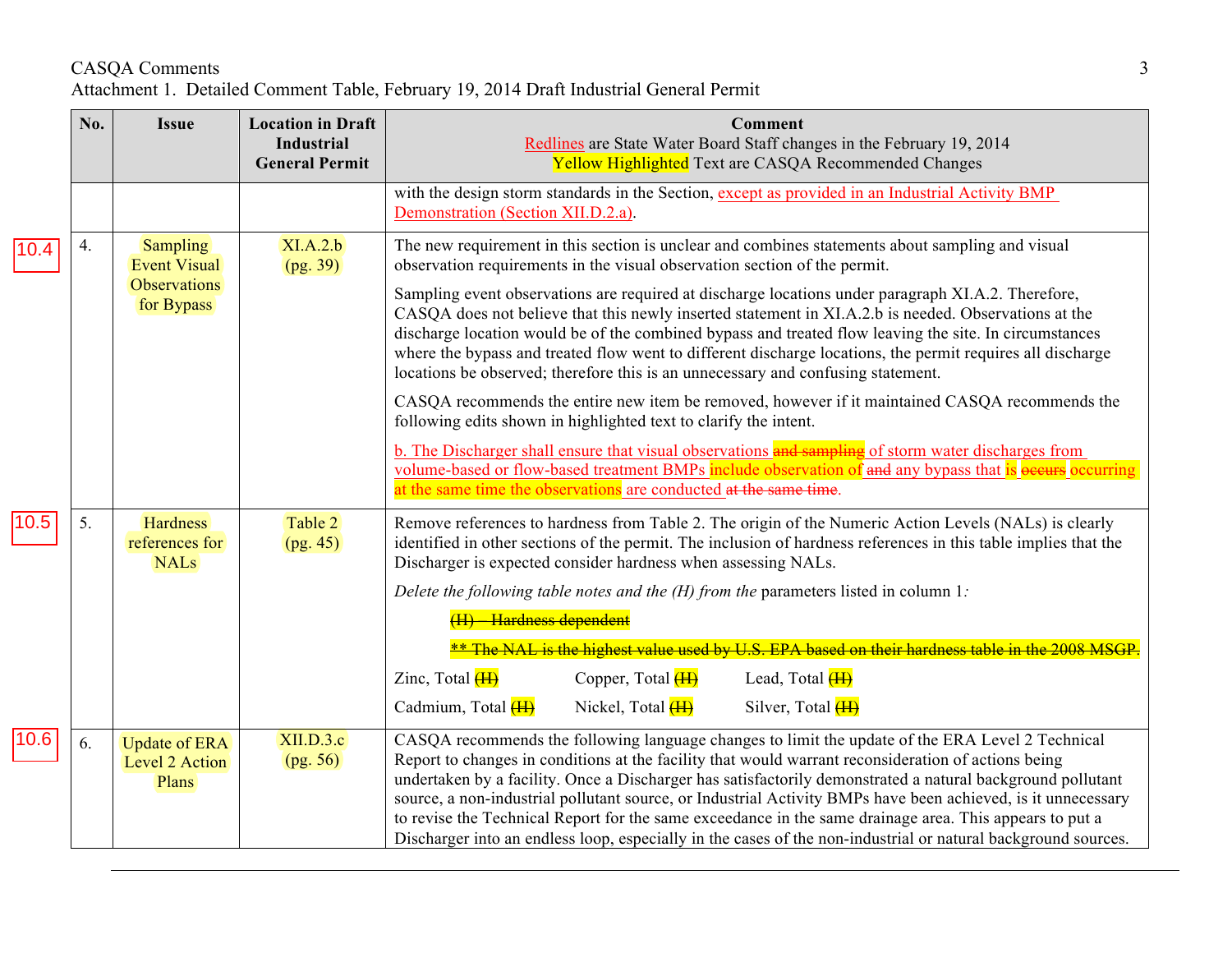## CASQA Comments 4 Attachment 1. Detailed Comment Table, February 19, 2014 Draft Industrial General Permit

|      | No. | <b>Issue</b> | <b>Location in Draft</b><br><b>Industrial</b><br><b>General Permit</b> | Comment<br>Redlines are State Water Board Staff changes in the February 19, 2014<br><b>Yellow Highlighted</b> Text are CASQA Recommended Changes                                                                                                                                                                                                                                                                                                                                                                                                                                                                                                                                                                                                                                                                                                                                                                         |
|------|-----|--------------|------------------------------------------------------------------------|--------------------------------------------------------------------------------------------------------------------------------------------------------------------------------------------------------------------------------------------------------------------------------------------------------------------------------------------------------------------------------------------------------------------------------------------------------------------------------------------------------------------------------------------------------------------------------------------------------------------------------------------------------------------------------------------------------------------------------------------------------------------------------------------------------------------------------------------------------------------------------------------------------------------------|
|      |     |              |                                                                        | Other provisions in the permit provide for reinitiating the ERA process if there is an NAL exceedance for a<br>new constituent or the same constituent in a different drainage area.                                                                                                                                                                                                                                                                                                                                                                                                                                                                                                                                                                                                                                                                                                                                     |
|      |     |              |                                                                        | Recommended change shown in highlighted text:                                                                                                                                                                                                                                                                                                                                                                                                                                                                                                                                                                                                                                                                                                                                                                                                                                                                            |
|      |     |              |                                                                        | Dischargers with Level 2 status who have submitted the Level 2 ERA Technical Report are only required to<br>annually update the Level 2 ERA Technical Report based upon additional NAL exceedances of the same-<br><sub>t</sub> -facility operational changes, pollutant source(s) changes, and/or<br>parameter and same drainage ar<br>information that becomes available via compliance activities (monthly inspections visual observations,<br>sampling results, annual evaluation, etc.). The Level 2 ERA Technical Report shall be prepared by a QISP<br>and be certified and submitted via SMARTS by the Discharger with each Annual Report. If there are no<br>changes prompting an update of the Level 2 ERA Technical Report, as specified above, the Discharger will<br>provide an annual certification that there have been no changes warranting re-submittal of the Level 2 ERA<br><b>Technical Report.</b> |
| 10.7 | 7.  | <b>NONA</b>  | Section XX.C.2.a<br>$(pg. 71)$ and<br>Fact Sheet pg.<br>$70-71$        | The revised provisions regarding the Notice of Non-Applicability (NONA) confuse an area already difficult<br>for many to understand. NONA filings are made under Water Code Section 13399.30, a separate state<br>statute designed to help Regional Water Boards to identify non-filing facilities which already need coverage<br>of the General Permit. Section 13399.30 does not define the types of discharges that require permit<br>coverage, or mandate any specific permit terms. It simply requires that if a Regional Water Board sends a<br>particular notice, the recipient must do one of two things: (1) file "the appropriate notice of intent to obtain<br>coverage," or (2) file "a notice of nonapplicability that specifies the basis for not needing to obtain coverage<br>under an NPDES permit."                                                                                                    |
|      |     |              |                                                                        | Yet language newly inserted into Section XX.C.2.a indicates that certain discharges to groundwater prevent<br>a NONA filing, and thus inappropriately force a facility into the only other choice -- to file Permit<br>Registration Documents under the General Permit. If read broadly, this would inappropriately expand the<br>requirement for NPDES permit coverage.                                                                                                                                                                                                                                                                                                                                                                                                                                                                                                                                                 |
|      |     |              |                                                                        | CASQA understands from the State Water Board's Legal Counsel that this section was not intended broadly<br>require NPDES permits for discharges to groundwater, or to prevent facilities that have discharges to<br>groundwater from filing an acceptable NONA. We understand that Section XX.C.2.a is not intended to<br>affect the actual requirement for permit coverage stated elsewhere in the permit, which, matching federal<br>law, is for discharges to waters of the U.S. CASQA understands that federal case law has found that<br>NPDES permit coverage would be needed for certain very direct subsurface connections to waters of the<br>U.S. However, a short phrase referring to groundwater in the NONA provisions is confusing and                                                                                                                                                                     |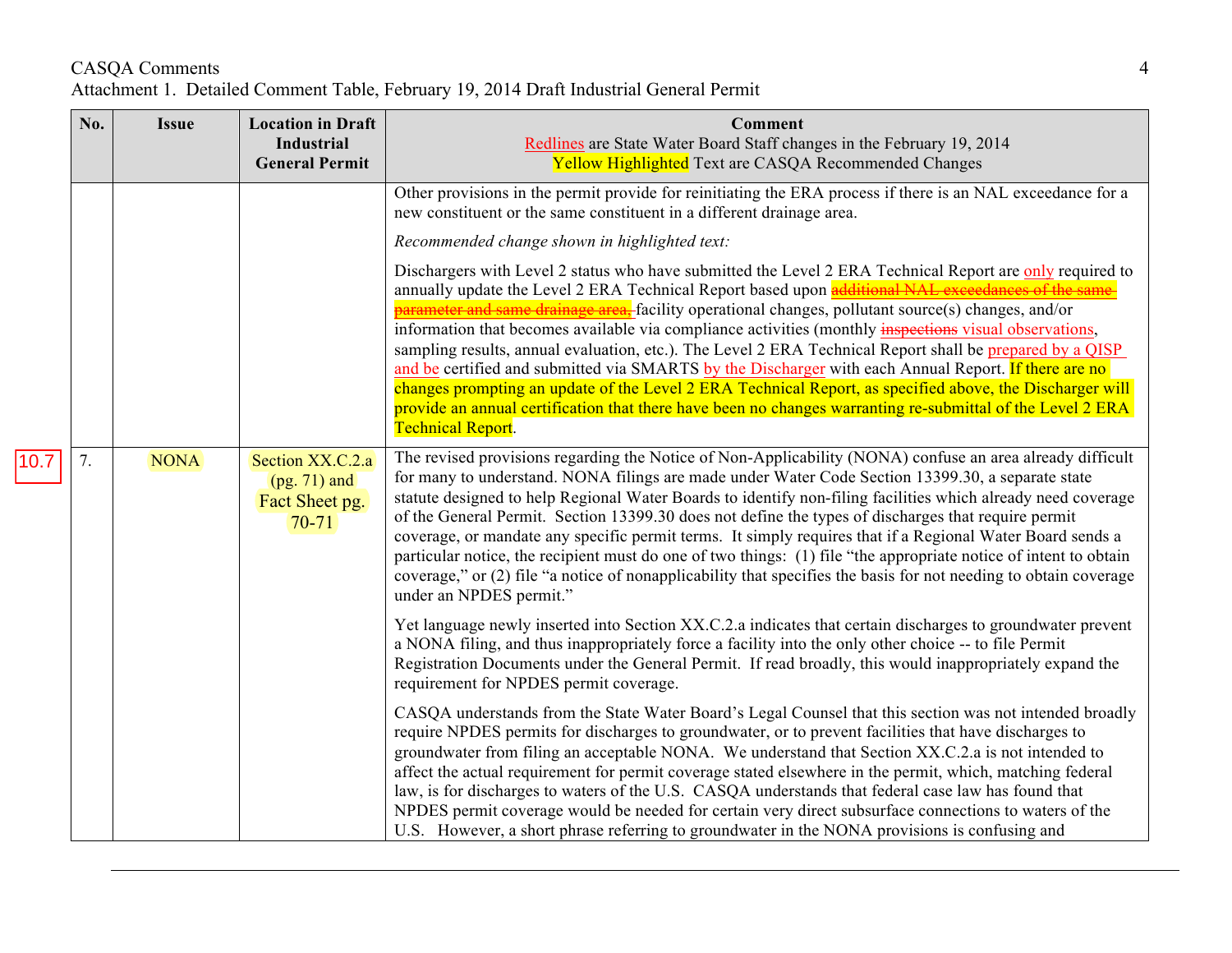## CASQA Comments 5 Attachment 1. Detailed Comment Table, February 19, 2014 Draft Industrial General Permit

|      | No. | <b>Issue</b>                                | <b>Location in Draft</b><br><b>Industrial</b><br><b>General Permit</b> | <b>Comment</b><br>Redlines are State Water Board Staff changes in the February 19, 2014<br><b>Yellow Highlighted</b> Text are CASQA Recommended Changes                                                                                                                                                                                                                                                                                                                                                                                                                                                                                                                                                                                                                                                                                                                                                                                                                     |
|------|-----|---------------------------------------------|------------------------------------------------------------------------|-----------------------------------------------------------------------------------------------------------------------------------------------------------------------------------------------------------------------------------------------------------------------------------------------------------------------------------------------------------------------------------------------------------------------------------------------------------------------------------------------------------------------------------------------------------------------------------------------------------------------------------------------------------------------------------------------------------------------------------------------------------------------------------------------------------------------------------------------------------------------------------------------------------------------------------------------------------------------------|
|      |     |                                             |                                                                        | potentially misleading; instead, permit coverage requirements should be addressed in the fact sheet where<br>other background and regulatory information is documented.                                                                                                                                                                                                                                                                                                                                                                                                                                                                                                                                                                                                                                                                                                                                                                                                     |
|      |     |                                             |                                                                        | Recommended change shown in highlighted text:                                                                                                                                                                                                                                                                                                                                                                                                                                                                                                                                                                                                                                                                                                                                                                                                                                                                                                                               |
|      |     |                                             |                                                                        | The facility shall is either be $(1)$ engineered and constructed to have contained the maximum historic<br>precipitation event (or series of events) using the precipitation data collected from the National Oceanic and<br>Atmospheric Agency's website (or other nearby precipitation data available from other government<br>agencies); $\Theta$ so that there will be no discharge of industrial storm water to waters of the United States.<br>including no discharge to groundwater that has a direct hydrologic connection to waters of the United States<br>$\underline{\text{or}}$                                                                                                                                                                                                                                                                                                                                                                                |
| 10.8 | 8.  | Standard<br>Provisions for<br><b>Bypass</b> | XXI<br>(pg.71)                                                         | The standard upset and bypass provisions must be included in Provision XXI. (Standard Conditions) of the<br>Draft Industrial General Permit, particularly because technology-based BMPs and treatment can fail. See<br>accord 40 C.F.R. §122.41 (The following conditions apply to all NPDES permits) (m) (Bypass) and (n)<br>(Upset); see also FMC Corp. v. Train, 539 F.2d 973 (4th Cir.1976) and Marathon Oil v. EPA, 564 F.2d 1253<br>(9th Cir. 1977). In the Marathon Oil case, the Ninth Circuit Court of Appeal concluded that a facility using<br>proper technology operated in an exemplary fashion would not necessarily be able to comply one hundred<br>percent of the time, and thus an upset defense in the permit was necessary. Further, in the Marathon Oil<br>case, the Ninth Circuit Court of Appeal concluded an upset defense in the permit was necessary and could<br>be used to cover instances of equipment failure and human error. (Id. at 1273.) |
|      |     |                                             |                                                                        | In the State Water Board's Response To Comments document, the response to this suggestion was: "40<br>C.F.R. section 123.25(a) allows states to omit provisions, including the bypass and upset provisions, as long<br>as doing so results in more stringent requirements. While the specific defenses are not included in the<br>permit, there are other permit provisions that address similar issues. For example, the design storm standards<br>at section X.H.6 of the permit authorize the construction of treatment control BMPs that are not designed to<br>capture all storm water from every type of storm event possible."                                                                                                                                                                                                                                                                                                                                       |
|      |     |                                             |                                                                        | This justification that the State may be more stringent is not sufficient, because if the State makes that policy<br>choice then it must consider the Water Code Section 13241 factors prior to doing so, and has not done this<br>analysis to address the costs and consequences of not including these standard provisions. See Burbank v.<br>SWRCB, 35 Cal. 4th 613 (2005).                                                                                                                                                                                                                                                                                                                                                                                                                                                                                                                                                                                              |
|      |     |                                             |                                                                        | Further, the Draft Industrial General Permit does not state that discharges larger than design storm for the<br>treatment control BMPs are expressly authorized. Thus, in addition to the upset/bypass defenses, the Draft<br>Industrial General Permit must expressly define a design storm for BMPs and allow discharges during                                                                                                                                                                                                                                                                                                                                                                                                                                                                                                                                                                                                                                           |